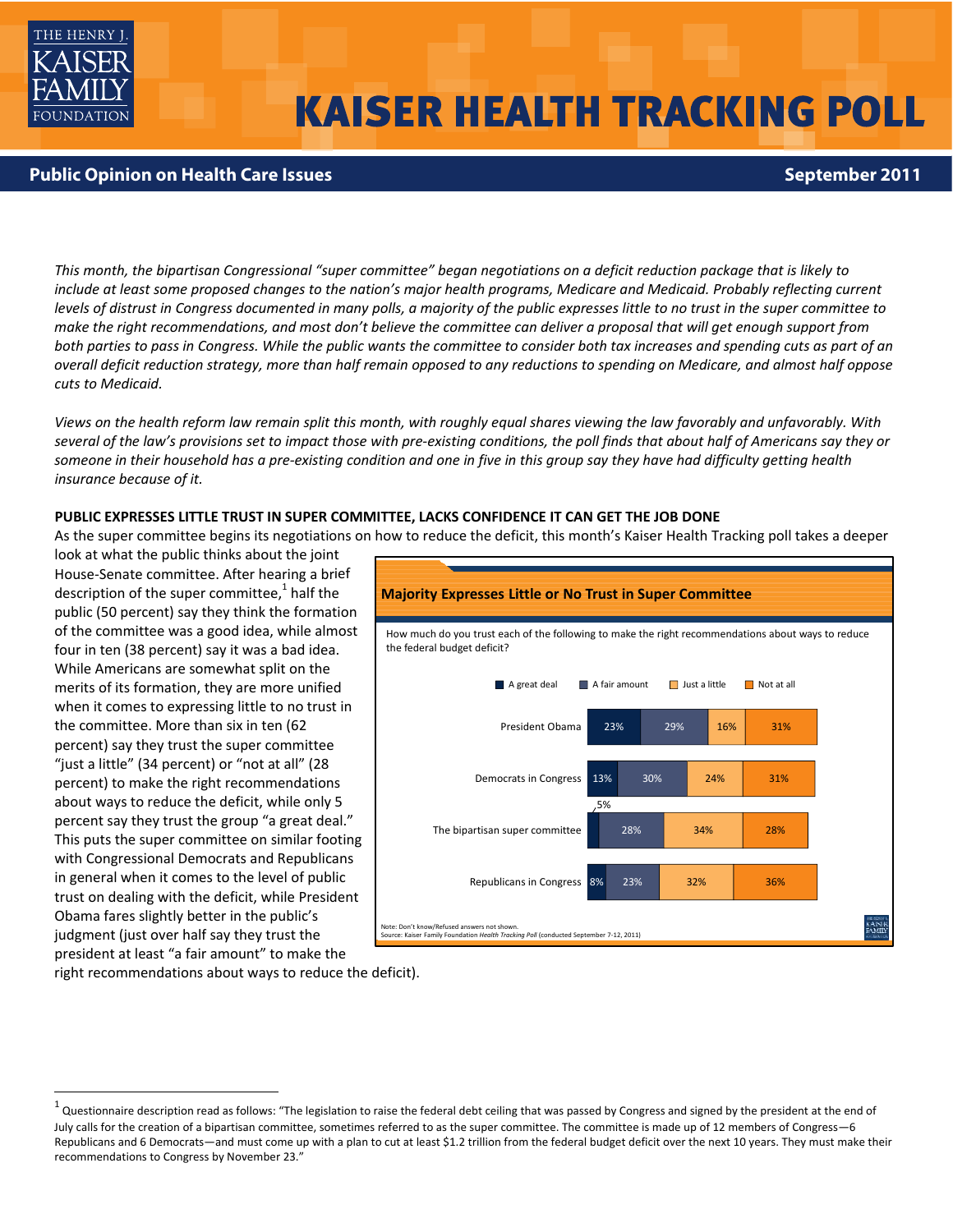| Percent who say they trust each of the following "a great deal" or "a fair amount" to make<br>the right recommendations about ways to reduce the federal budget deficit: |                     |                  |                     |                    |  |  |  |  |  |
|--------------------------------------------------------------------------------------------------------------------------------------------------------------------------|---------------------|------------------|---------------------|--------------------|--|--|--|--|--|
|                                                                                                                                                                          | <b>Total public</b> | <b>Democrats</b> | <b>Independents</b> | <b>Republicans</b> |  |  |  |  |  |
| <b>President Obama</b>                                                                                                                                                   | 52%                 | 83%              | 45%                 | 13%                |  |  |  |  |  |
| Democrats in Congress                                                                                                                                                    | 43                  | 72               | 33                  | 15                 |  |  |  |  |  |
| The bipartisan super committee                                                                                                                                           | 33                  | 41               | 31                  | 28                 |  |  |  |  |  |
| <b>Republicans in Congress</b>                                                                                                                                           | 31                  | 17               | 30                  | 59                 |  |  |  |  |  |

Not surprisingly, trust in these groups divides along party lines. Democrats are much more likely to place at least "a fair amount" of trust their own party leaders (72 percent) and President Obama (83 percent) to make the right recommendations about ways to reduce the federal budget, while six in ten Republicans (59 percent) say the same

about Republican members of Congress. Views on the super committee are less partisan, with a slightly higher share of Democrats compared with Republicans and independents saying they trust the panel at least "a fair amount" to make the right decisions (41 percent vs. 28 percent and 31 percent, respectively).

Americans are also skeptical of the super committee's ability to deliver a proposal that can pass in Congress. Six in ten (62 percent) say they are "not too" or "not at all" confident that the committee can come up with a proposal to cut \$1.2 trillion from the federal deficit before the November deadline. A similar share (56 percent) think it is "not too" or "not at all" likely that the committee will come up with a proposal that will get enough votes from both parties in Congress in order to pass.

Those who identify as Democrats express somewhat higher levels of confidence in the super committee compared with independents and Republicans (46 percent vs. 33 percent and 29 percent, respectively, are at least "somewhat confident"). Still, even among Democrats, most are not confident that the committee can meet the deadline (53 percent), and most think it is unlikely the group can come up with a proposal that will pass in Congress (52 percent).



## **PUBLIC TO SUPER COMMITTEE: DON'T CUT SOCIAL SECURITY OR MEDICARE**

Americans continue to resist spending cuts to major public programs as a way to reduce the deficit. When asked about specific areas where the super committee might recommend cuts, more than half the public says they would not support *any* reductions to spending on Social Security (58 percent) or Medicare (51 percent). Almost half (46 percent) say the same about Medicaid, while 36 percent would support minor reductions and just 16 percent want major reductions in Medicaid spending. The public's resistance to cutting these three central entitlement programs has persisted over recent months and continues in the context of the super committee, despite the continuing focus on the need for debt reduction and heavy news media coverage of the committee's charge.

One area where the public appears more open to reductions is defense spending. A plurality (39 percent) say they would support minor reductions to defense spending in order to reduce the deficit,



and almost three in ten (28 percent) would accept major reductions in this area.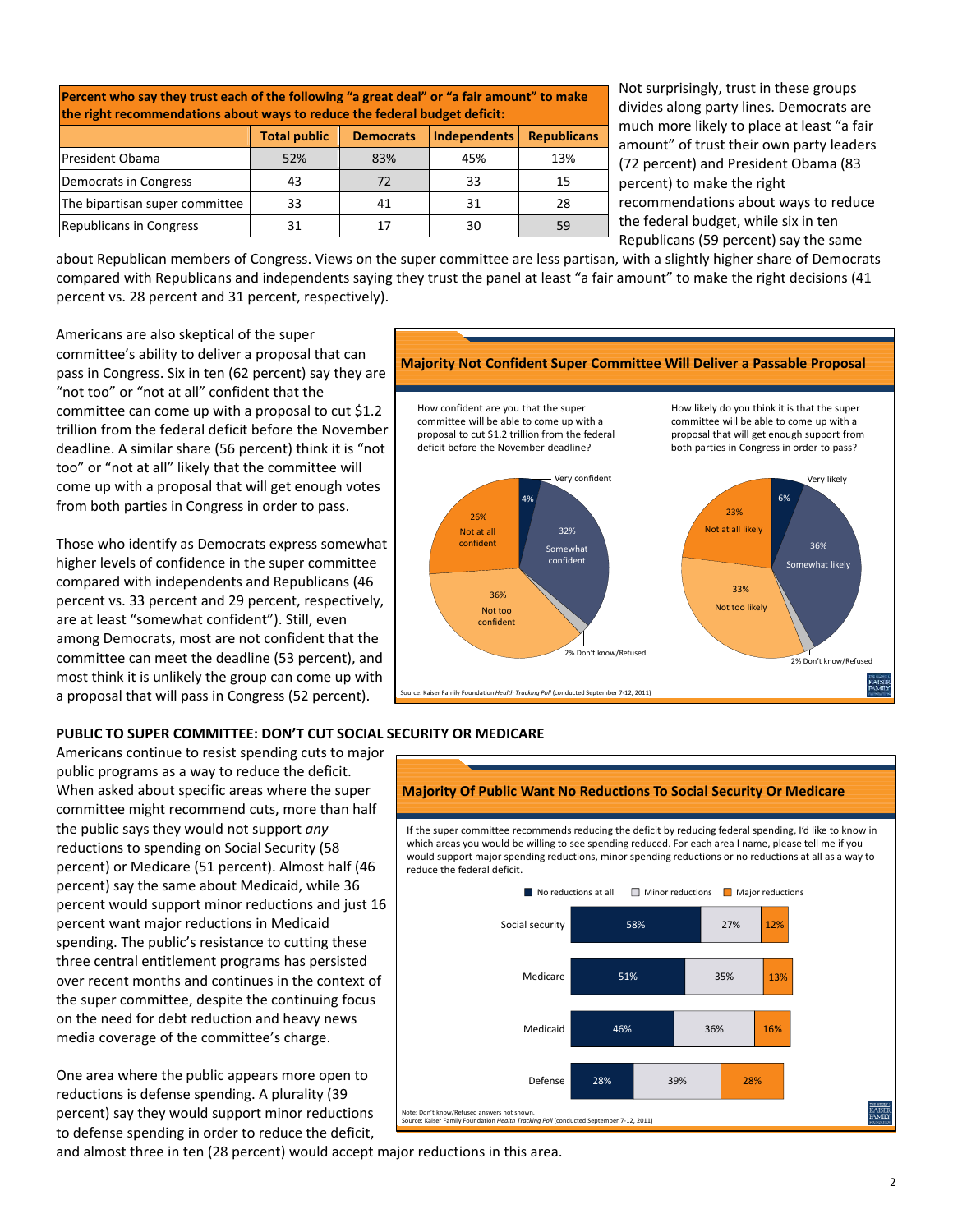Despite the recent focus on Social Security in the Republican presidential debates, majorities across all parties—including Democrats, independents, and Republicans, as well as those who call themselves supporters of the Tea Party—say they do not want the super committee to make *any* reductions to spending on Social Security. When it comes to Medicare and Medicaid, independents and Republicans are somewhat more likely than Democrats to say they would support some spending reductions. But even among Republicans, four in ten want no reductions to Medicare (and just 15 percent support major reductions), and a third want no reductions to Medicaid (while one in five support major reductions).

If the super committee recommends reducing the deficit by reducing federal spending, I'd like to know in which areas you would be willing to see spending reduced. To reduce the deficit would you support major reductions, minor **reductions, or no reductions to spending on each of the following?**

|                         | <b>Total public</b> | <b>Democrats</b> | <b>Independents</b> | <b>Republicans</b> | <b>Tea Party Supporters</b><br>(regardless of party<br>affiliation) |
|-------------------------|---------------------|------------------|---------------------|--------------------|---------------------------------------------------------------------|
| <b>Social security</b>  |                     |                  |                     |                    |                                                                     |
| No reductions           | 58%                 | 65%              | 58%                 | 52%                | 52%                                                                 |
| Minor reductions        | 27                  | 24               | 27                  | 31                 | 28                                                                  |
| Major reductions        | 12                  | 9                | 13                  | 14                 | 16                                                                  |
| <b>Medicare</b>         |                     |                  |                     |                    |                                                                     |
| No reductions           | 51                  | 62               | 47                  | 40                 | 37                                                                  |
| <b>Minor reductions</b> | 35                  | 26               | 37                  | 43                 | 41                                                                  |
| Major reductions        | 13                  | 11               | 14                  | 15                 | 22                                                                  |
| <b>Medicaid</b>         |                     |                  |                     |                    |                                                                     |
| No reductions           | 46                  | 56               | 43                  | 32                 | 30                                                                  |
| <b>Minor reductions</b> | 36                  | 29               | 39                  | 45                 | 40                                                                  |
| Major reductions        | 16                  | 14               | 15                  | 21                 | 29                                                                  |
| <b>Defense</b>          |                     |                  |                     |                    |                                                                     |
| No reductions           | 28                  | 24               | 30                  | 38                 | 43                                                                  |
| Minor reductions        | 39                  | 39               | 38                  | 42                 | 41                                                                  |
| Major reductions        | 28                  | 34               | 30                  | 18                 | 16                                                                  |

The public sees a role for various options on the revenue side for the super committee to consider, with options that impact wealthy Americans and large businesses being the most popular. Six in ten say a major part of the super committee's strategy should be closing tax loopholes for wealthy Americans (60 percent) and large businesses (59 percent). About half also think repealing the Bush tax cuts for wealthy Americans (52 percent) or increasing taxes for this group (48 percent) should play a major role. There is less appetite for tax increases that affect all Americans. Just over a third (35 percent) see a major role for repealing the Bush tax cuts for all Americans, while somewhat fewer (28 percent) support the idea of increasing taxes for everyone.

And at the same time that most Americans report a desire to preserve spending on major public programs, almost half (46 percent) say "reducing spending on government programs and services" should play a major role in the super committee's recommendations.

## **Most See Role For Tax Increases And Spending Reductions In Super Committee Plan**

Thinking about different approaches the super committee might recommend to reduce the federal budget deficit, I'd like to know how big a role you think each of the following should play in an overall deficit reduction strategy.

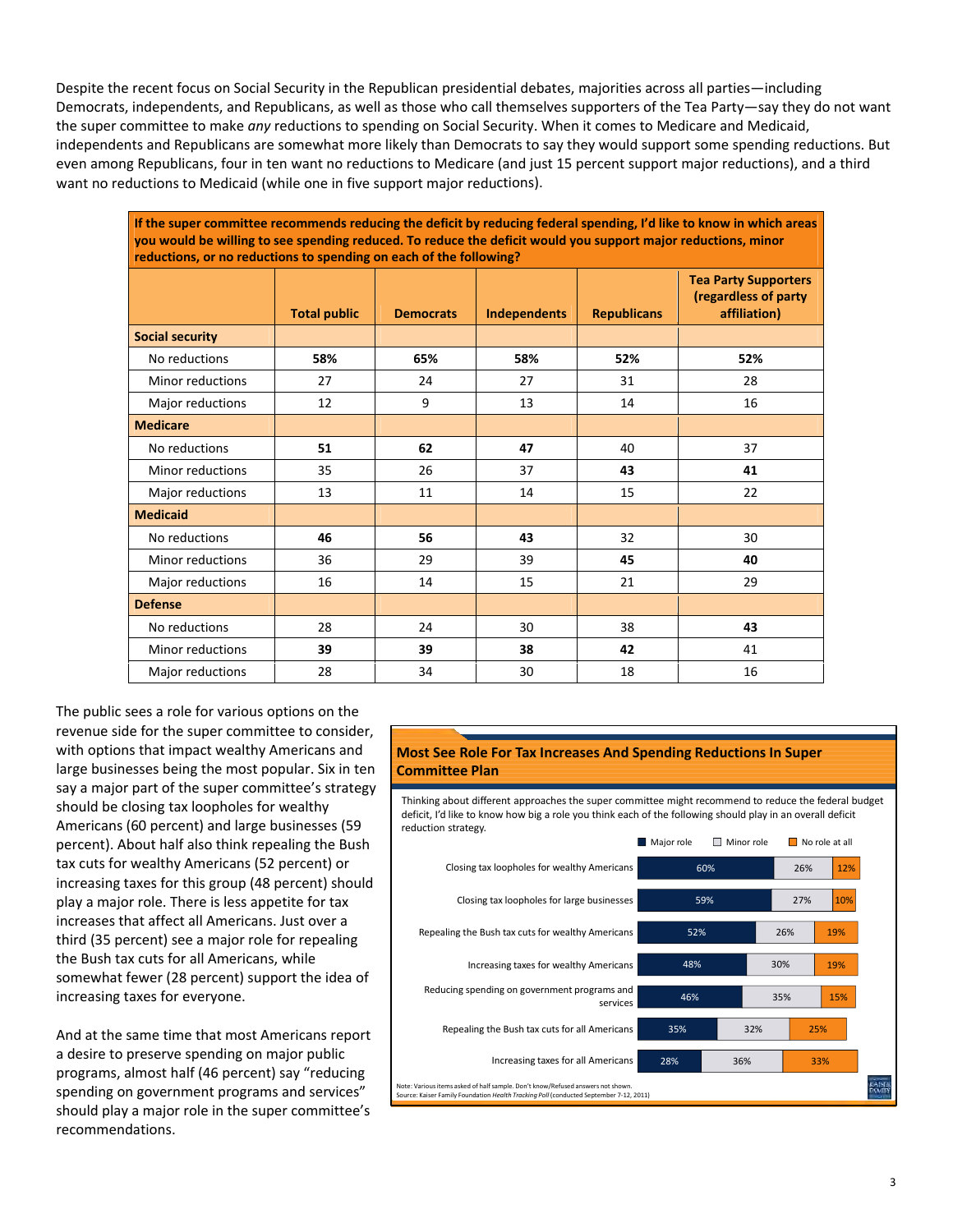Not surprisingly, Democrats are more likely to support tax increases as a way to reduce the deficit, Republicans are more likely to support spending reductions, and independents lie somewhere in between.

| Percent who say each should play a "major role" in super committee's deficit reduction strategy, by political party |                     |                  |                     |                    |  |  |  |  |
|---------------------------------------------------------------------------------------------------------------------|---------------------|------------------|---------------------|--------------------|--|--|--|--|
|                                                                                                                     | <b>Total public</b> | <b>Democrats</b> | <b>Independents</b> | <b>Republicans</b> |  |  |  |  |
| Closing tax loopholes for wealthy Americans                                                                         | 60%                 | 68%              | 62%                 | 41%                |  |  |  |  |
| Closing tax loopholes for large businesses                                                                          | 59                  | 61               | 60                  | 51                 |  |  |  |  |
| Repealing the Bush tax cuts for wealthy Americans                                                                   | 52                  | 69               | 49                  | 31                 |  |  |  |  |
| Increasing taxes for wealthy Americans                                                                              | 48                  | 64               | 44                  | 29                 |  |  |  |  |
| Reducing spending on government programs and services                                                               | 46                  | 40               | 47                  | 59                 |  |  |  |  |
| Repealing the Bush tax cuts for all Americans                                                                       | 35                  | 45               | 33                  | 24                 |  |  |  |  |
| Increasing taxes for all Americans                                                                                  | 28                  | 36               | 26                  | 17                 |  |  |  |  |

## **VIEWS ON HEALTH REFORM REMAIN SPLIT**

Americans' opinions of the Patient Protection and Affordable Care Act (ACA) remain divided, much as they have since the law was

passed. This month, 41 percent say they have a favorable view of the law, while 43 percent have an unfavorable view. Support for the law continues to be divided along party lines, with most Democrats holding a favorable view (65 percent) and most Republicans an unfavorable view (76 percent). After reaching a high in August, the share of Republicans with a favorable view of the law dropped from 24 percent down to 14 percent this month, possibly as a result of the criticism of the ACA from Republican candidates in the presidential primary campaign.

Overall, about a third of the public expects the law won't make much difference for them and their families (34 percent), while a similar share (32 percent) expects to be worse off under the law and nearly as many expect to be better off (27 percent). The public is similarly divided on whether the country will be better off (38 percent) or worse off (36 percent), while one in six (18 percent)

#### **Views On Health Reform Remain Divided**

As you may know, a health reform bill was signed into law early last year. Given what you know about the health reform law, do you have a generally favorable or generally unfavorable opinion of it?



expect no difference for the country. And as has been the case since the beginning of this year, more than half (52 percent) want Congress to keep the law as is (19 percent) or expand it (33 percent), while fewer than four in ten (37 percent) want it repealed and replaced with a Republican‐sponsored alternative (16 percent) or repealed outright (21 percent).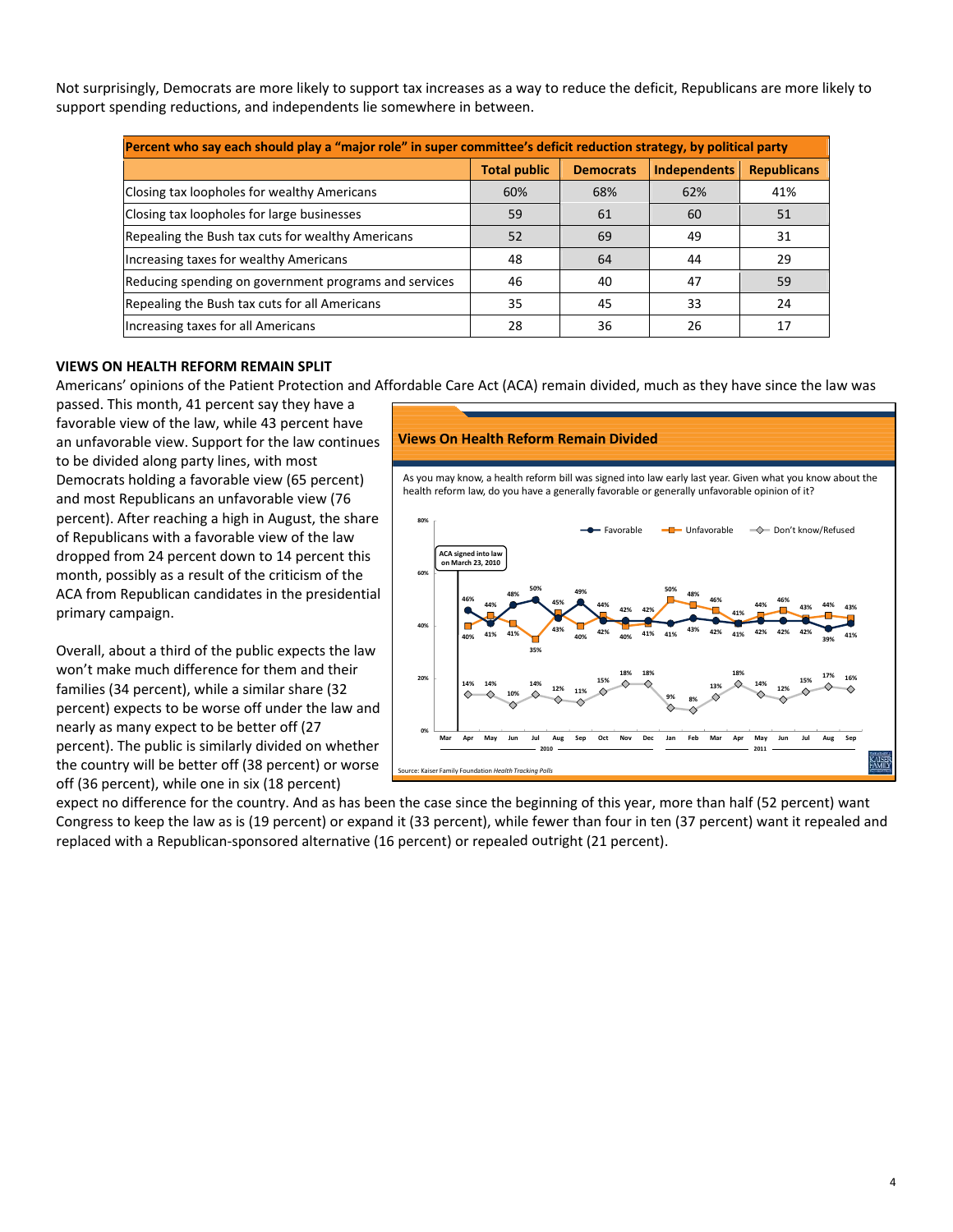## **PROBLEMS GETTING HEALTH INSURANCE AMONG THOSE WITH PRE‐EXISTING CONDITIONS**

With several elements of the ACA targeted toward individuals with pre-existing conditions, this month's poll also took a deeper look at this group, examining their worries and experiences with the health care system and their views of the law.

Overall, about half (52 percent) of the public say they or someone else in their household has what would be considered a "pre‐ existing condition", with the most commonly reported condition being cardiovascular disease or stroke (30 percent of those who say they live in a household where someone has a pre‐existing condition), followed closely by diabetes (24 percent) and asthma (20 percent). Older Americans are slightly more likely to report having a pre‐existing condition (59 percent of those ages 65 and older say someone in their household has such a condition), but still half of those under age 65 say someone in their household would qualify as having one.





A fifth (21 percent) of this group (representing 11 percent of the public overall) say they or their family member has ever had difficulty getting health insurance because of a pre‐existing condition, including 14 percent who say they were denied coverage because of the condition (7 percent of the public overall). Most of those who had problems say they were eventually able to obtain insurance. On the other hand, 6 percent of all those with a pre‐existing condition in their household (3 percent of the general public) say they had a problem and did not eventually get health coverage.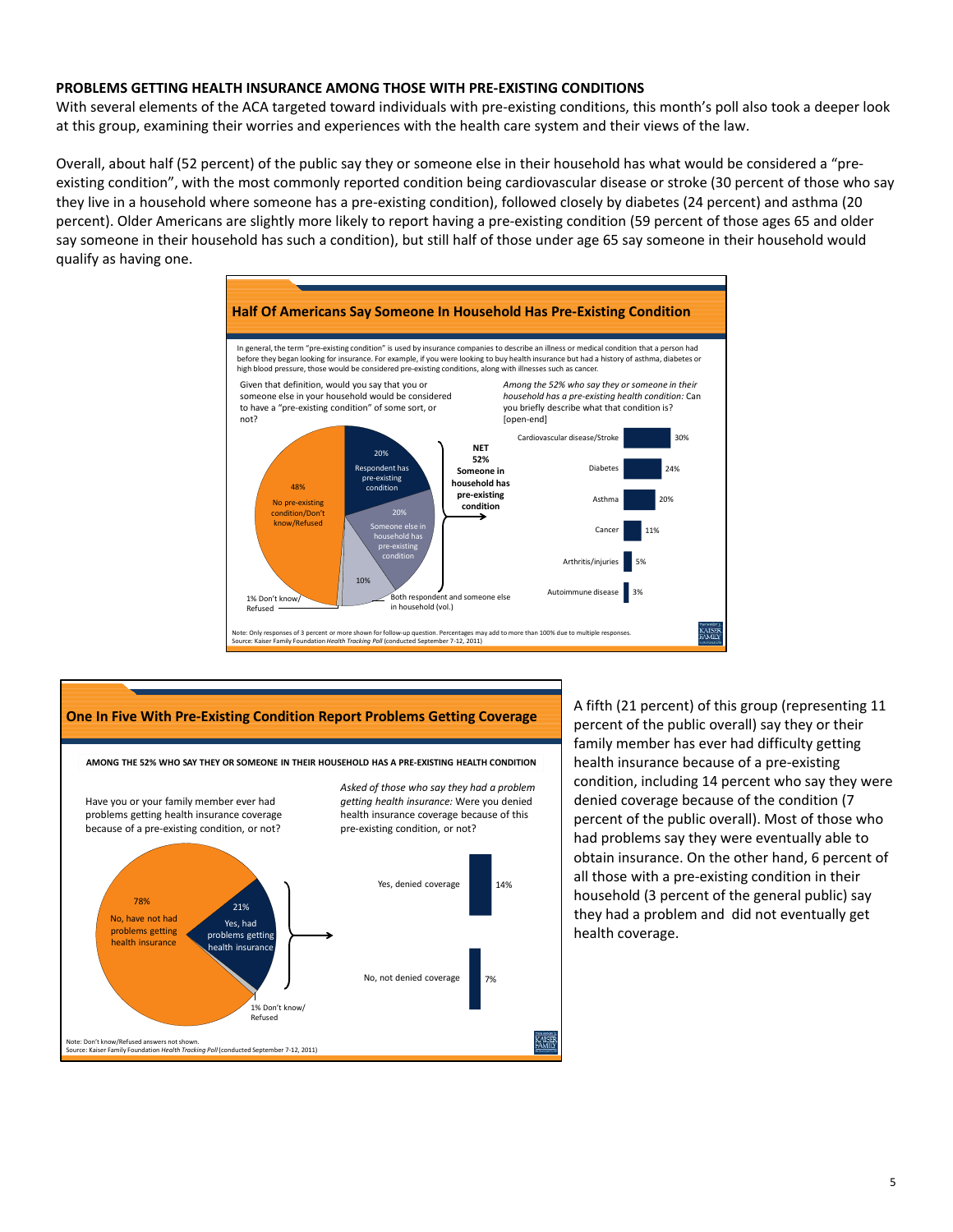Given the fact that a substantial share of this group has experienced problems getting health insurance in the past, it comes as no surprise that they are more likely to be worried about affording health care and losing their coverage altogether. Almost half (47 percent) say they are "very worried" that they will have to pay more for their health care or insurance, compared to a third (32 percent) of those with no pre‐existing condition. Further, nearly four in ten Americans who live in a household where someone has a pre‐existing condition are "very worried" that they won't be able to afford necessary health care (39 percent) and a similar share say they are very worried about losing their insurance (38 percent). Two in ten say they are very worried about having to stay in their current job instead of taking another because they might lose their health benefits, twice as many as among those who say they live in a household where no one has a pre-existing condition (9 percent).



Worries about "job lock" may be rooted in the fact that over a third (36 percent) of those who have had difficulty getting insurance because of a pre‐existing condition say that in the past year, someone in their household has stayed in one job rather than take another one in order to maintain their health insurance benefits, compared to fewer than a quarter (23 percent) of those who did not have trouble getting insurance.

## **AWARENESS AND OPINIONS OF ACA AMONG THOSE WITH PRE‐EXISTING CONDITIONS**

Several of the signature elements of the ACA directly benefit those who have pre-existing conditions—the law creates high-risk pools to provide an affordable insurance option to individuals with pre‐existing conditions and also prohibits insurance companies from denying coverage because of a current or previous medical condition. The law's provision prohibiting insurance companies from setting lifetime coverage limits will also benefit those with health conditions that require them to use more care. However, many of those with pre‐existing conditions remain unaware of these provisions.